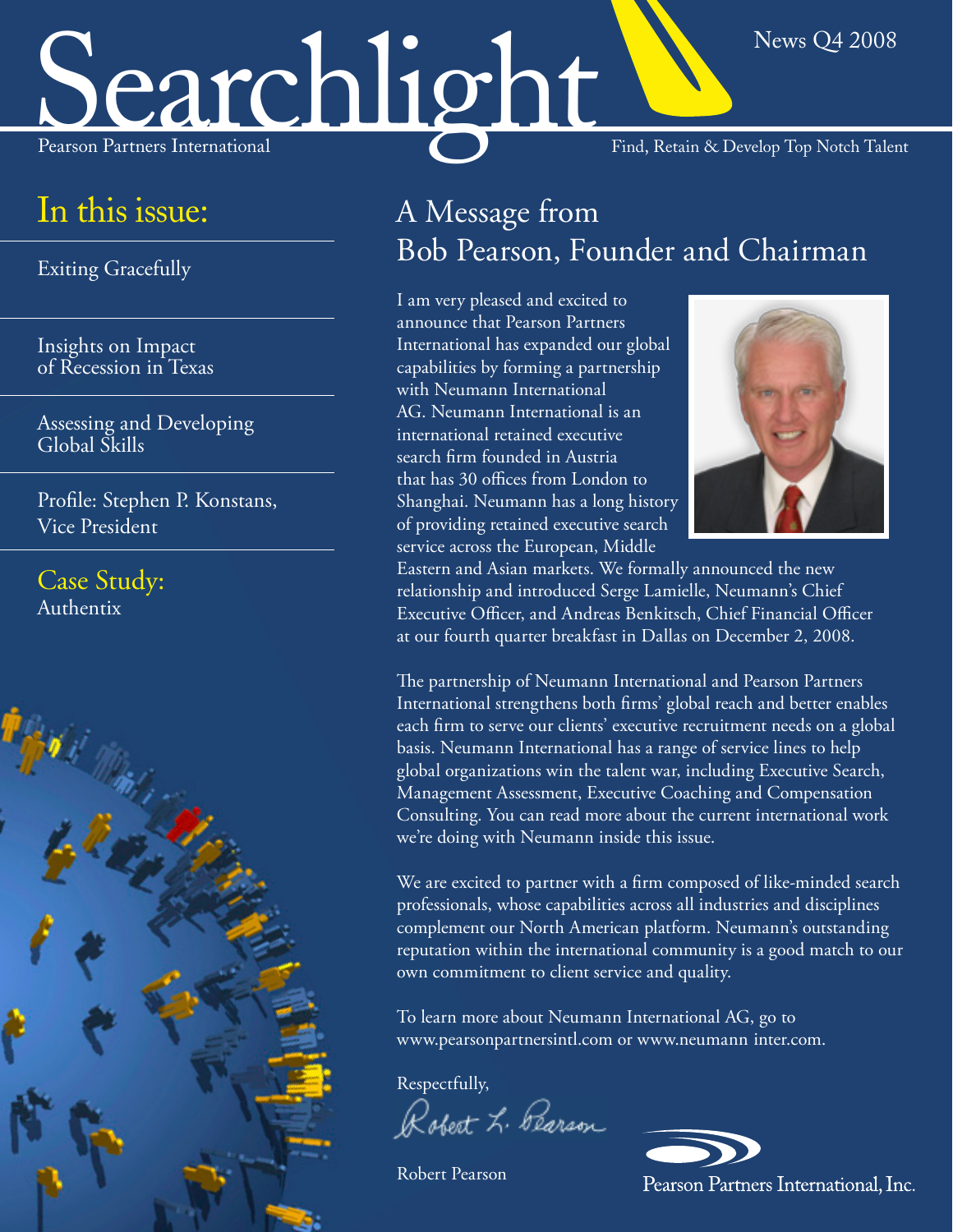## <span id="page-1-0"></span>Searchlight News Q4 2008

# Thanks to Spotlight Series Speakers

Pearson Partners held a Spotlight Series Breakfast on August 26, 2008 on the topic of: The Global Economic Outlook for Year-End 2008. We would like to thank the diverse group of panelists who shared their perspectives:

- ❏ Michael P. Durante, General Partner, Western Reserve Capital Management
- ❏ Robert A. Estrada, Chairman and CCO, Estrada Hinojosa & Co.
- ❏ Kenneth J. Nicholson, General Manager, Southwest Region, Clean Energy Fuels
- ❏ Marshall Payne, General Partner, CIC Partners
- ❏ Jay W. Swent III, Senior Vice President and Chief Financial Officer, ENSCO International, Inc.



From L to R: Marshall Payne, Robert A. Estrada, Kenneth J. Nicholson, Jay W. Swent III, Michael P. Durante



## Exiting Gracefully

By Renee Baker Arrington, Vice President

As America awaits the hand-off of the highest office in the country, now seems a good time to reflect on the importance of making graceful, smooth transitions from one career opportunity to the next.

### Four things to remember:

• Career transitions are the perfect opportunity to show your EQ (emotional quotient) and your IQ.

• Choose words carefully during an exit interview; be honest, but don't focus on the negatives

• If asked to help find your replacement, be an asset to the process so the search firm will remember you well

• Give your successor an honest assessment of team members' strengths and weaknesses As practitioners of executive search, we are often in the middle of this process and observe how leaders handle these departures. We also assess any residual impact their actions leave behind on the company. Whether the career move is voluntary or not, the old adage rings true: "don't burn any bridges."

When exiting an organization, an objective, positive stance will help keep business relationships intact. For example, during an exit interview, stay away from nega-

tive comments that could be construed as sour grapes. Provide thoughtful, meaningful, honest input so you are remembered as professional, helpful and above-board, rather than angry and emotional.

#### Contribute positively; be remembered well

Even if your company is the one severing ties, under some circumstances such as an acquisition integration, you could be asked to participate in the search for your replacement. Particularly in this situation it is critical to keep a cool head.

If asked to provide input on the strengths and weaknesses of those who report to you, be honest. Resist the temptation to play up the skills of your "favorites" while playing down their weaknesses. Give your successor the unvarnished assessment you would like to receive if you were in the same position.

When an executive search firm is involved, conduct yourself in a way that makes you an asset to that process, rather than a hindrance. Making positive connections with people in the executive search industry can only help you in the long run, and may even open the door to new opportunities.

Recently, our firm successfully completed a search for a vice president of sales. The finalist candidate worked for our client's fiercest competitor and he navigated his exit with skill and grace. Eighteen months later, his new company was acquired by his prior employer and he was selected to lead sales for the newly combined entity. While he clearly possessed the requisite skills for the role, his polished, diplomatic departure made his promotion an easy decision.

2009 will be a year of change for companies and executives alike. Should you find yourself facing a career transition, remember the importance of staying calm, cool and collected. This investment in composure will pay significant dividends for your career in the future.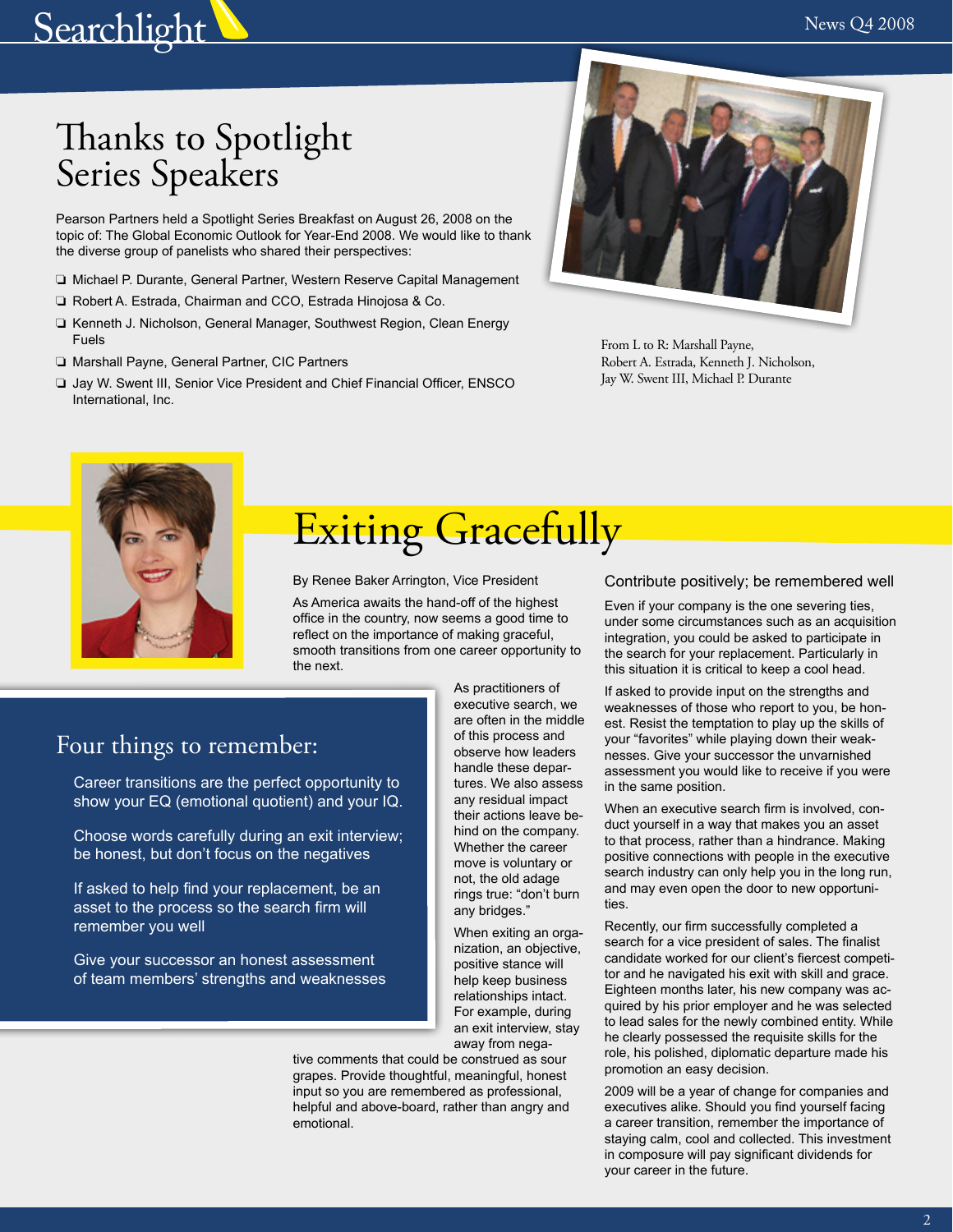<span id="page-2-0"></span>

# Insights on Impact of Recession in Texas

For the first time, a Wall Street crisis has become a Main Street crisis. This extraordinary situation has resulted in an economic recession incomparable to any other.

At Pearson Partners International's fourth-quarter Breakfast Spotlight Series, held Dec. 2, 2008, several industry insiders shared their thoughts on the long-term impact of the recession here in Texas, our nation, and the world:

- ❏ Norman Bagwell, Chairman and Chief Executive Officer, Bank of Texas, N.A.
- ❏ Patrick H. Daugherty, Partner, Head of Distressed and Co-Head of Private Equity Group, Highland Capital Management, L.P.
- ❏ Dr. Lyssa Jenkens, Chief Economist and Vice President, Dallas Regional Chamber
- ❏ John D. Skjervem, Chief Investment Officer, PFS Division, The Northern Trust Company

#### A New Kind of Recession

The economic downturn hasn't hit Texas as hard as other areas of the country. Texas is expected to remain about two points ahead of the nation in terms of employment. Because the impact of the recession may be delayed here in Texas, Texans should expect things to get a bit tougher over the next six months. However, our panelists predict that Texas will still stay ahead of the nation as a whole, thanks to our strengths in energy, exports, healthcare, defense spending and population growth.

Nationwide, large banks are slow to extend credit, but small community banks are still lending. Local credit is more available to the middle market and small businesses than to large corporations that have traditionally relied on syndicated market, commercial paper market, or other types of financing. In the future, banks may require more equity when lending money.

As noted at the Breakfast Series event, Martin Feldstein, the chief economist and advisor to President Ronald Reagan, recently said, "We are experiencing both a financial crisis and an economic downturn. This is something we haven't seen together before. The global economic recession combined with a major financial crisis has a

From L to R: Dr. Lyssa Jenkins, John D. Skjervem, Norman P. Bagwell, Patrick H. Daugherty

> mutually reinforcing effect. The Fed alone cannot pull us out of this recession as it did in the past."

However, our panelists agree that expanding the Federal Reserve balance sheet is the appropriate thing to do to combat this deterioration in economic conditions and preclude it from deteriorating into a 1930s-style depression. The Fed's balance sheet has doubled in just a few months, and could go as high as \$6 trillion by next year.

#### The Post-Recession Outlook

The typical national recession has lasted 11 months. We are 12 months into this one. The 1973 recession lasted 16 months. Experts project that our current recession may last as long as 18 months and it's likely to be followed by a long period of slow growth. The global impact of the American recession remains unknown. As the government attempts to deter a repeat of this recession in the future, Americans can expect to see increased regulation in the financial sector.

Much of what we are witnessing is the market de-leveraging itself. From individual homeowners to hedge funds to private equity banks, today's trend is to deleverage. Lenders are wary of trading debt, so if they do take on debt, they must be willing to carry debt on their own balance sheets if need be. That has changed the ability of businesses and Americans to buy what they'd like. Today's dynamic of American consumerism is completely different than in the past, and it may never return to its former state.

Once the economy recovers, the infusion of cash through the ongoing government bailout efforts may cause the business sector to skyrocket and create the next "bubble." It will be up to both lenders and everyday Americans to remember the easy credit boom responsible in large part for causing this recession, and act prudently to prevent a future repeat performance.



## Assessing and developing skills across the globe:

### one key employee at a time

By Lisa Thompson, L.P.C., Director, Professional Services

Faced with a challenging economy and changing procurement and transportation patterns, one Pearson Partners International client – a rapidly growing \$27 billion global manufacturer – wants to retain and attract mission-critical talent. At the same time, the company

has recently acquired several companies and needs to consolidate processes and bring the best people and practices to light.

To accomplish these goals, the company has retained Pearson Partners International as part of a global consulting project to conduct an internal management assessment program. The goal: to adapt internal resources, skills and behaviors to the new marketplace.

#### Consistent employee development worldwide

In this engagement, PPI is focusing on key management sourcing positions in the United States, while PPI's partner companies Neumann and BearingPoint are working with employees in similar jobs in Asia/Pacific and Europe. By using the same processes and sharing all collected information, PPI and its partner companies are creating a consistent assessment and development process for all of the company's global operations.

(Assessing, continued on page 4)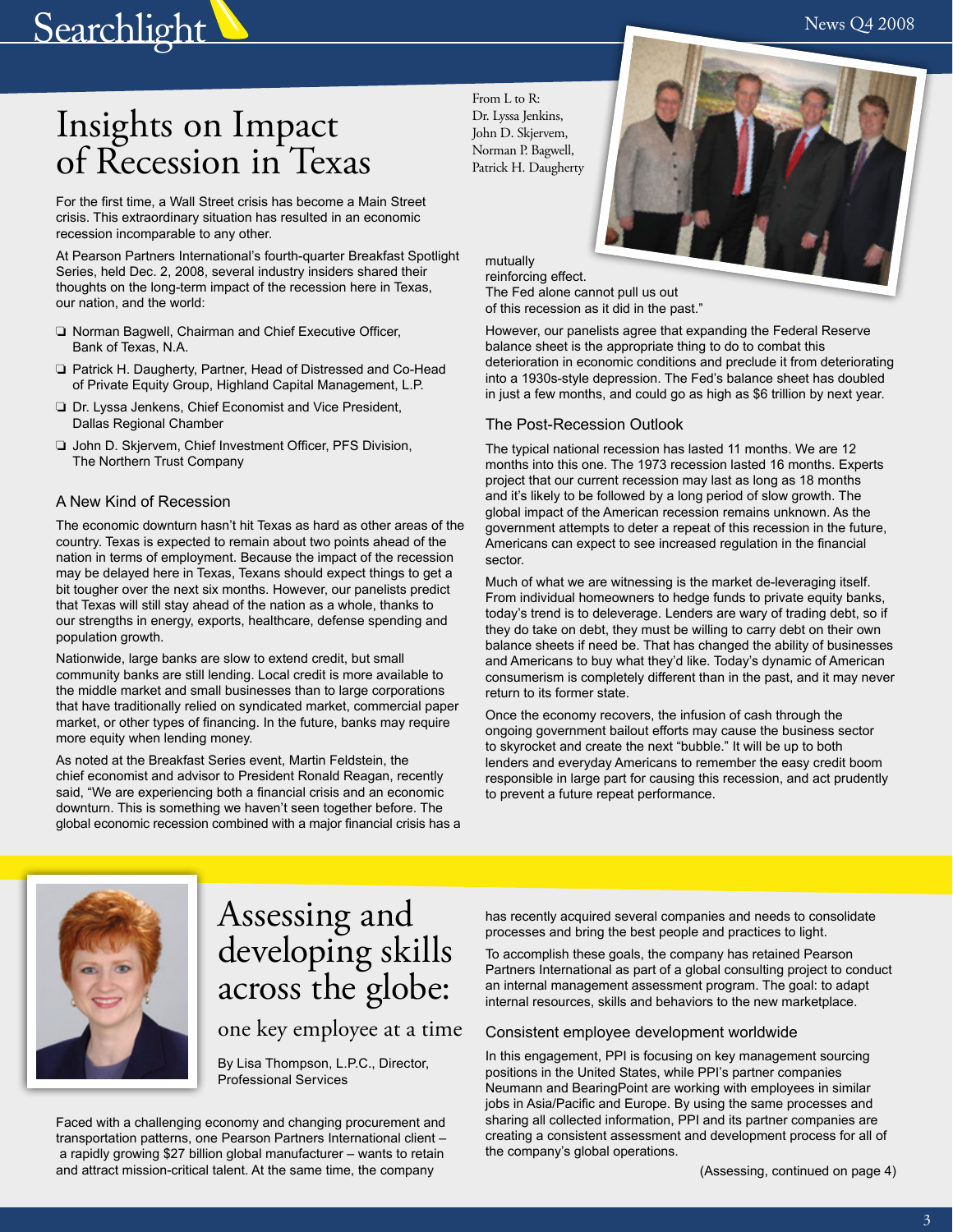<span id="page-3-0"></span>

#### (Assessing, continued from page 3)

In all, 122 managers and executives will take part in the process, which begins with two confidential, one-on-one interviews. The first addresses the employee's "soft" skills, such as winning and influencing, teamwork and accountability, and communication. The second interview covers "hard" skills, such as product expertise, industrial flows and logistics, and business techniques.

#### Good for the employee, good for the company

Based on the feedback, each individual will implement a personalized development plan, including targeted training and coaching to meet individual and collective development needs. The end result for the employee: a clearer career path and stronger career development.

When complete, the process will consolidate worldwide best practices, identify and cultivate the best leaders within the organization, and allow companies to most effectively use its human resources.

## Case Study: Authentix

#### Finding Experienced People for Highly Specialized Jobs

As a global leader in product authentication, Authentix is committed to the detection and removal of counterfeit and adulterated products from society - a boom industry in today's shrinking global economy with its increased scrutiny on products and goods.

In five years, Authentix had tripled in size, so its demand for highly specialized employees was growing. On several occasions, Authentix's Chief Financial Officer and Vice President of Corporate Development, Craig Stamm enlisted Pearson Partners' Vice Chairman and Managing Partner Bill Rowe to seek suitable candidates for multiple positions at once.

"Pearson Partners helps us with critical science and technical positions, as well as executive roles," Stamm says. "Some of our technical positions require a very discrete and almost unique skill set. We

> Congratulations to Authentix on their nomination for the *Dallas Business Journal's*  CFO of the year award.



couldn't afford to bring these kinds of people on and train them, we needed them to have years of industry knowledge and a certain combined technical skill set."

What impressed Stamm the most was the Pearson team's commitment to understanding not just the specific skills needed for a job, but the processes the employee will perform, the authentication business itself, and the personality type that would best fit into the Authentix culture.

"What I've found different with Pearson than some recruiters is that they come out to spend time with us and to understand our business and who the person will be working with," Stamm says. "They are not trying to simply fill a box with a body; they want to understand the complexity of the team, culture and environment that the person will be working in."

Armed with this deep understanding, Rowe and his team have consistently provided highly specialized candidates that match Authentix's needs. For example, when the company expanded into banknote security, it needed someone with hard-to-find experience combining physics, chemistry and high-speed optical systems. Pearson Partners quickly found the ideal candidate working quietly at a tiny company in Rhode Island - and he's now the vice president of operations at Authentix's Dallas headquarters.

That is just one of many success stories in Pearson Partners' work at Authentix. Over the course of three years, the Pearson Partners team has filled 10 key hires for mission-critical positions within Authentix's growing operations.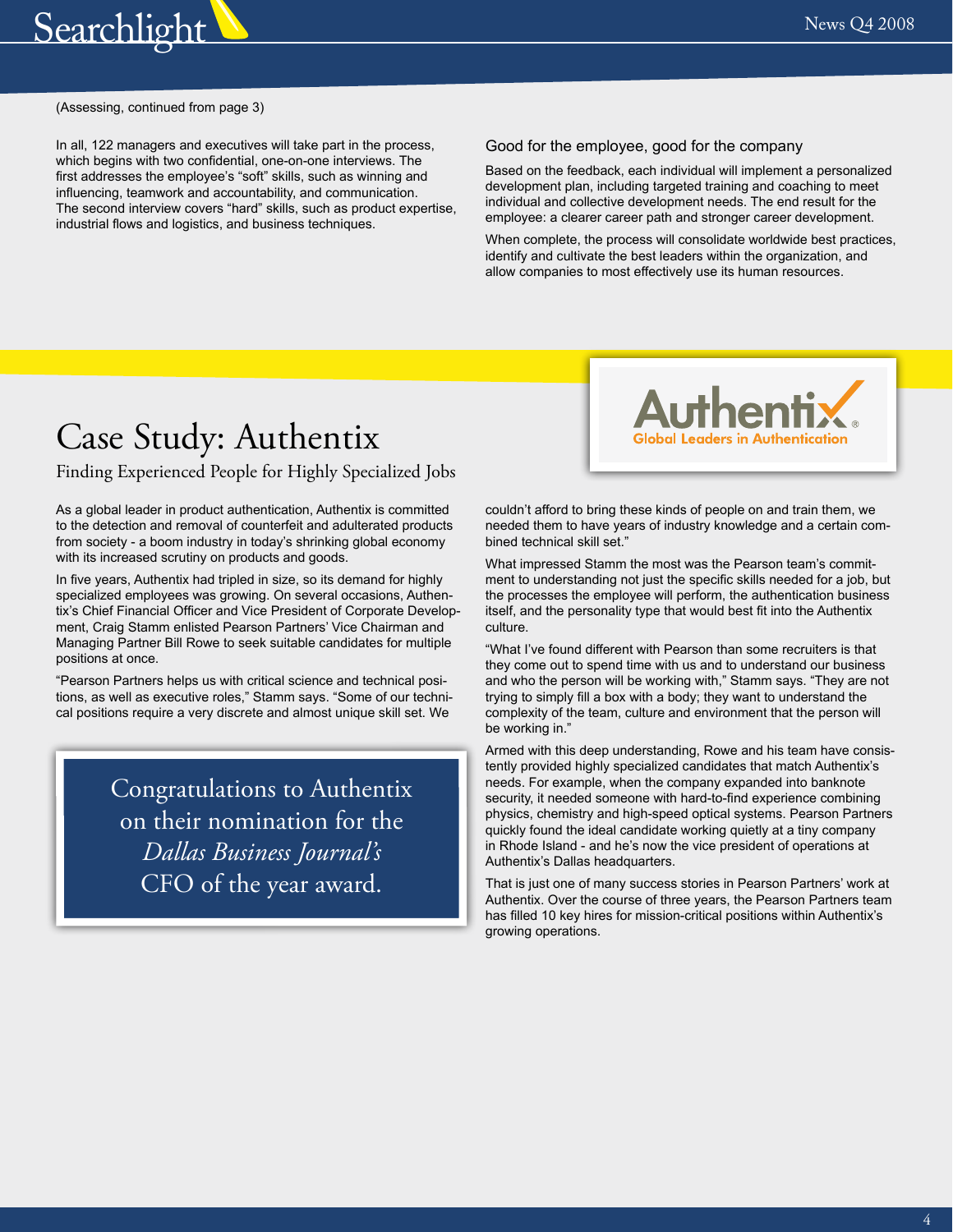## <span id="page-4-0"></span>Searchlight W News Q4 2008

## Pearson Partners' Profile: Stephen P. Konstans, Vice President

#### **What was your first-ever job, and what was it like?**

My first job was a paper route when I was about 11 or 12 years old. It was a lot of hard work, and it helped me to appreciate the importance of consistency. I learned the value of hard work, and we also had to do some selling as well, which early on was not something I was comfortable with. Since then I have learned that you don't have to have a certain type of personality to sell.

#### **How and when did you get started in the executive search business?**

I got started in executive search in 1996, when I joined D.E. Foster Partners, a Dallas practice that later merged into Pearson Partners International. Prior to that, I had spent six years in the recruitment field working for Robert Half International doing finance & accounting recruitment. I started out working in contingency recruitment but then made the move over to retained search when I joined D. E. Foster Partners.

My educational and early career experience was accounting focused. I am a Certified Public Accountant but have not worked directly in that field for a long time. My early career included stops at KPMG and Arthur Andersen.

#### **Why did you feel this was the right field for you?**

I really enjoy getting to know people and developing relationships. The recruitment business, when the day is done, is about relationships and people. These are the types of things I naturally enjoy, and it worked for me.

#### **What are some of the highlights of your career so far? Tell us about your best days or proudest moments.**

Just last week I reached a career best for the highest number of successful placements actively working in the field. Even in the midst of a difficult economy, I'm very fortunate to be having a good year.

When I was at Robert Half, I was ranked in the Top 15 Worldwide (including a top 5 finish) for two consecutive years within the firm for the placement of accounting and financial professionals.

#### **Describe your leadership style.**

I am more of a consensus builder. I like to communicate what the objective is, provide feedback to people along the way if they have questions or need help. I prefer to let people go out and do their own thing. I want to empower them by providing them with tools, resources and direction, while letting them put their own personal stamp on the day-to-day execution of tasks. I don't like to be micromanaged, and I don't like to micromanage.

#### **What's your philosophy or approach when it comes to client relationships?**

My approach is to provide valuable service to my client, based on how they define value. I find that in our industry, people have different expectations of what they want out of a search process. While we have a standardized methodology and way of getting things done, I like to flex my style to best serve my clients. They're the ones paying the bills. I get a lot of repeat customers, and I'm pleased about that.

#### **How have you seen the company grow and change over your tenure?**

I've been here since April 2005, and probably the biggest growth or change I've seen is the number of people our company has—not just in the Dallas area, but throughout the Southern region of the U.S. Seeing that growth has been very gratifying. Another big change is the

addition of our strong research function. It gives me the ability to partner with someone in the process which is a great help in the day in and day out execution.

**What impact has technology had on the executive search business since you entered the field?** 



Technology has had a massive effect. In one way, it hasn't changed the fundamental nature of what we do. It's still about the people. However, it provides us with new tools that we didn't have before. The internet is a great place to go out and research businesses, markets and people, and that is fantastic.

On the flip side, it also provides companies with a lot of additional avenues for their human capital needs. So in some ways it can be competitive to our business as well as helpful to us.

#### **How has today's challenging job market affected PPI's business? How has the company adapted?**

Companies are starting to hold back in terms of hiring, and are also managing their costs more closely. Unemployment has gone up. In hard times, companies desire to self-medicate and try to do searches on their own or not hire at all. But there are still plenty of good opportunities for us, particularly here in the Southwest market. Thus far, the small to mid-sized companies seem to be less impacted by the challenging economy, so there appear to be opportunities for us there as well.

#### **What do you think is the key to PPI's repeat business with top**

**companies? What do you do better than anyone else?**  I think the key to our repeat business is the development of relationships. The model that we have involves a lot of partner involvement and a lot of relationship building. Instead of our customers talking to some junior person throughout a search, they're usually talking directly to the partners.

#### **What do you like to do away from the office?**

I have three daughters: Katherine, 14; Christianna, 11; and Sarah, 9. I stay incredibly busy with their sports activities and am very involved in coaching youth sports. I am also involved with teaching Sunday School at my church, and I'm on the board of the Business Associates Program at SMU, where I mentor college students. I also serve on the boards for a private school and my church. It keeps me busy. Any extra time I love to spend with my wife, Joy.

#### **Do you have a motto you live by?**

I try to live by the golden rule: "Do unto others as you would have them do unto you."

#### **If you had to make a career change tomorrow, what job would you choose, and why?**

If the sky's the limit, I'd probably go coach either high school or college basketball. I love having an impact in young people's lives, and I love the thrill of competition and teaching the importance of hard work and teamwork.